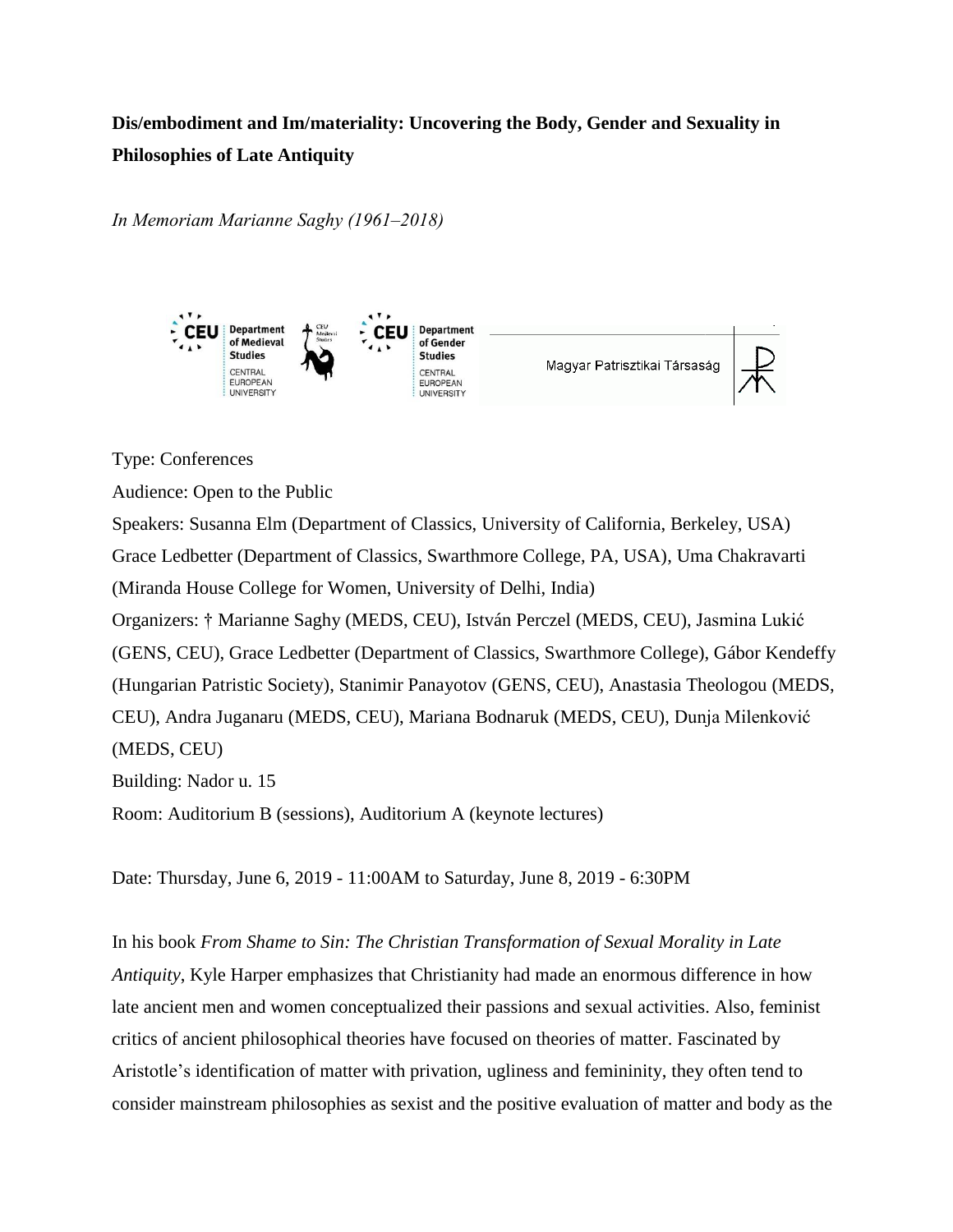gauge of the liberation of the female gender. Moreover, there is a tendency to link the Christian dichotomy of spirit and flesh to these philosophical theories. On the other hand, Late Antique scholars, following the lead of Peter Brown, have pointed to the function of sexual renunciation in early Christianity in liberating women from their traditional roles played in the Roman society. Yet, rarely if ever do scholars who are engaged in gender and sexuality studies attempt to conduct a comprehensive and in-depth study into these interrelated phenomena, while mainstream scholarship on these often turns a blind eye to the gendered perspective.

The impact of the philosophical theories of matter upon the dogmatic debates between Christians and non-Christians, as well as between the diverse Christian theological trends, are largely unexplored and even less clear are the practical spiritual and social consequences of the adoption of one or another theory. The twentieth century has seen a vast array of studies in theories of matter from metaphysical and cosmological perspectives. The dogmatic history of pre-Christian philosophies and metaphysics is now largely written. However, these bodies of literature have rarely intersected with methodologies from feminist theory and philosophy. In turn, feminist scholars often neglect important moments and aspects of the history of Christianity, to radicalize a positive evaluation of embodiment or a negative one of disembodiment. Also, an outstanding task remains to extend these investigations to the world beyond the Mediterranean and to involve into them parallel phenomena in other philosophies and renunciatory traditions, Jainism, Buddhism and in the new Hinduism born in the Middle Ages from a reaction against these reformatory trends.

This conference aims at contributing to an eventual closure of the gap between the aforementioned fields. It will focus on the continuity and change in the social perception and role of the body, gender and sexuality in Late Antiquity, on intersections of gender studies, history of sexuality, feminist philosophy, philosophies of late antiquity, patristic and Gnostic studies, the history of asceticism, the history of Indian philosophy. It aims to bring together scholars of Late Antiquity and the early Middle Ages to explore how novel theories on late antique Greco-Roman and Indian philosophy, early Christianity, Gnosticism, Buddhism and Jainism connect to gender and sexuality studies. The profiles targeted are both graduate students and early- to mid-career researchers.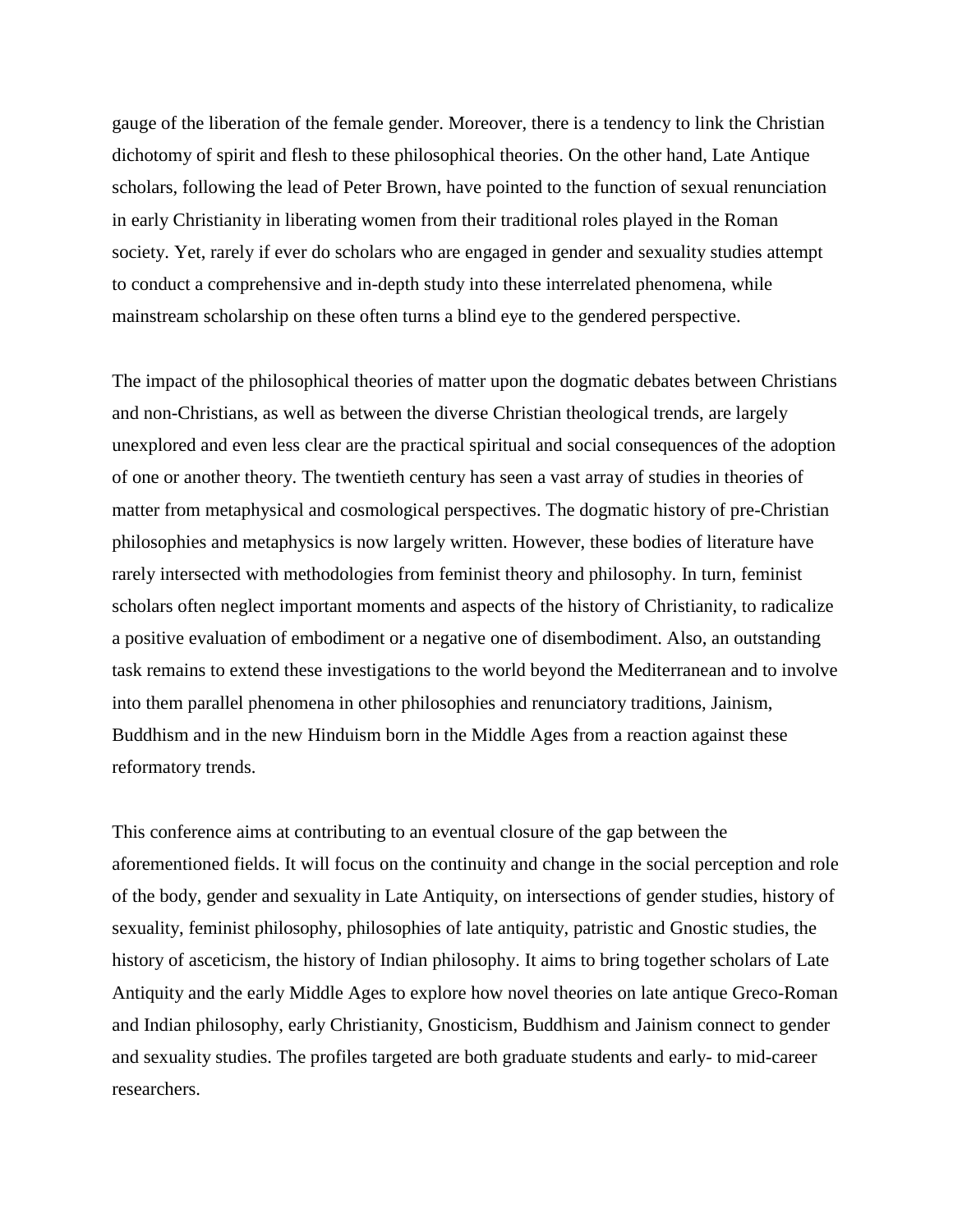This conference thus has the ambition to attract specialists in the above fields and also to generate discussions on the relevance of feminist methodologies and their adequacy to the existing interpretative literature, and vice versa. We are inviting papers trying to give answers to the questions above.

## CALL FOR PAPERS

Graduate students and early to mid-career researchers are encouraged to apply for participation in this conference.

Abstracts proposal should include: name, affiliation, short bio (200 words max), abstract text (up to 500 words), and keywords. Please indicate if you need special assistance and tech for your presentation.

Please submit paper abstract proposal via email to Stanimir Panayotov:

[panayotov\\_stanimir@phd.ceu.edu](mailto:panayotov_stanimir@phd.ceu.edu)

Deadline for abstract proposals extended: April 28, 2019.

Notification to applicants: May 5, 2019

Email subject should be: DISMAT Budapest 2019

Presentations should be 20 mins long.

There is no participation fee for this conference.

All admitted presenters should make their own arrangements and cover travel (including visa) and accommodation expenses. The organizers can offer assistance with visa in special circumstances and where invitation letter is required.

All presenters are expected to arrive in Budapest on June 5, 2019. An official welcome dinner and a reception is covered for everybody, as well as group lunch and two coffee breaks per day during conference days.

The organizers are planning to publish the conference proceedings as an edited volume with a respected publisher; thus all admitted applicants to this conference are advised to take this into consideration.